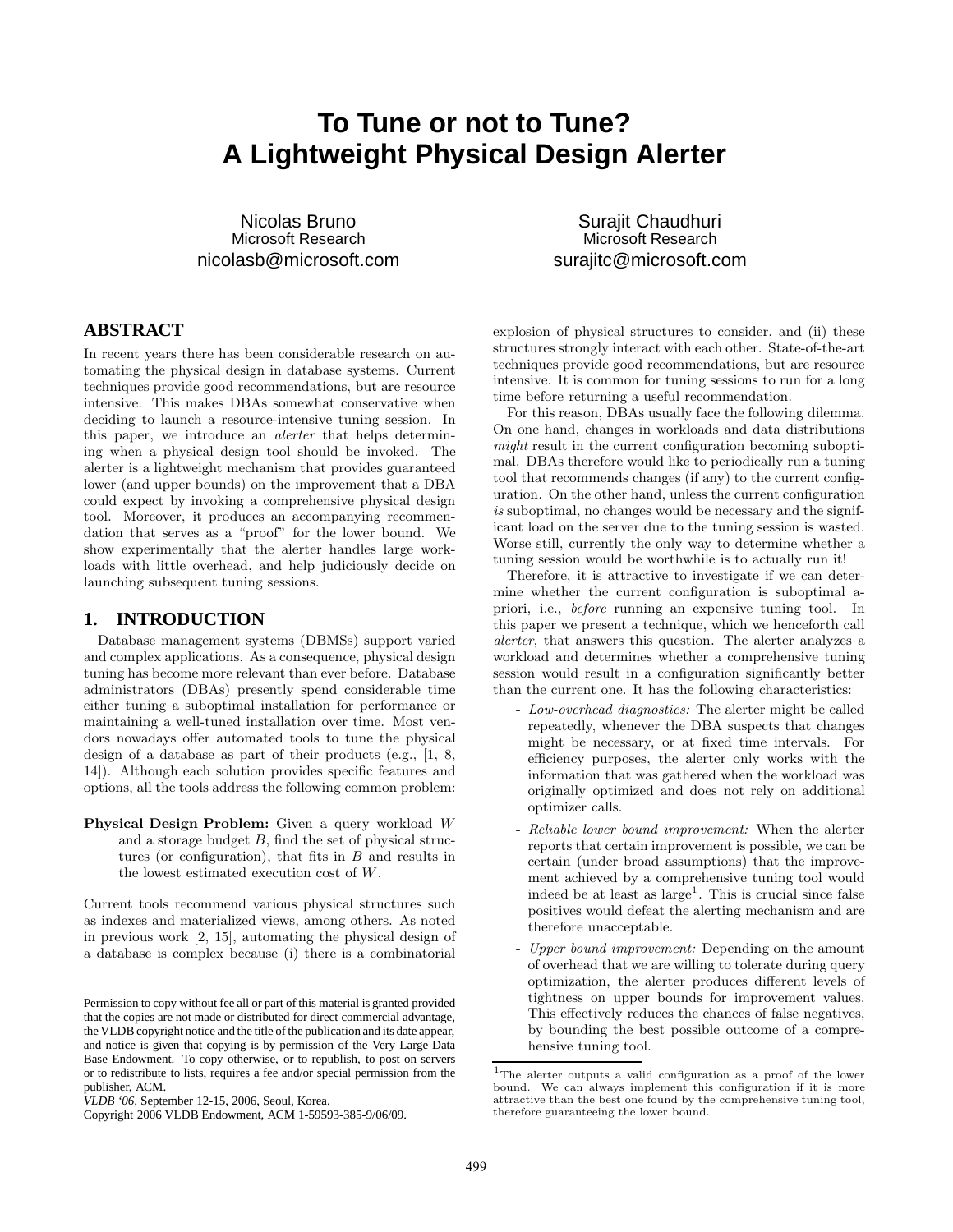

Figure 1: Monitor-Diagnose-Tune cycle for the physical design problem.

Figure 1 illustrates how the alerter fits into the "monitordiagnose-tune" cycle for physical design tuning. As new queries are optimized and executed, the DBMS internally keeps information about the workload that would later be consumed by the alerter. After a triggering condition happens, the alerter is launched automatically and diagnoses the situation quickly. We do not take a position on the triggering mechanism (it could be a fixed amount of time, an excessive number of recompilations, or perhaps significant database updates) but we believe that such triggering events happen frequently enough that make it prohibitive to run a comprehensive tuning tool after each triggering condition. After the lightweight diagnostics, if the alerter determines that running a comprehensive tuning tool would result in an improvement beyond a certain pre-specified threshold, the DBA is alerted and urged to proceed. As part of the alert, the DBA gets lower and upper bounds for the improvement that would result from a comprehensive tuning session, as well as a valid configuration that serves as a proof of the lower bounds. Thus, we believe that this alerting mechanism fills a gap in the automatic physical design tuning cycle by ensuring that a subsequent physical tuning session is appropriate.

The rest of the paper is structured as follows. In Section 2 we explain a low-overhead mechanism to gather information during the normal operation of a database system. Sections 3 and 4 discuss how to exploit this information to obtain lower and upper bounds on the improvement in execution time of the workload being analyzed. In Section 5 we discuss extensions to the basic techniques. We report experimental results in Section 6 and discuss related work in Section 7.

## **2. INSTRUMENTING THE OPTIMIZER**

An alerting mechanism must be extremely lightweight to be effective. Unlike comprehensive tools, we cannot issue optimizer calls when the alerter is launched due to the overhead that this would impose at runtime. Instead, our approach is to instrument the query optimizer itself so that it gathers additional information during normal optimization of queries<sup>2</sup>. Later, when the alerter is launched, we exploit all this precomputed information without calling the optimizer again. This model allows any workload model (such as a moving window, a subset of the most expensive queries, or just a sample) to be fed to the alerter without changes. We now briefly review how a query optimizer chooses access paths to implement logical sub-queries and then explain the information that we gather during optimization.

#### **2.1 Review of Access Path Selection**

In this work we assume that the optimizer has a unique entry point for access path selection (optimizers based on System-R [11] or Cascades [9] frameworks are usually structured in this way). Specifically, there is one component in the optimizer responsible for finding physical index strategies (including index scans, rid intersections and lookups) for logical sub-plans. During the optimization of a single query, the optimizer issues several access path requests (henceforth called index requests, or simply requests) for different subqueries. For each request (see Figure 2), an access path generation module first identifies the columns that occur in sargable predicates, the columns that are part of a sort requirement, and the columns that are additionally referenced in complex predicates or upwards in the query tree. Then, it analyzes the available indexes and returns one or more candidate physical plans for the input sub-query.



Figure 2: Access path selection and request tagging.

Consider for instance an index request for the query fragment below (where  $\tau$  specifies an order by clause):

$$
\tau_b\bigl(\Pi_c(\sigma_{a=10}(T))\bigr)
$$

In this case, the optimizer identifies column  $\alpha$  in a sargable predicate, column b as a required order, and column c as an additional column that is either output or referenced upwards in the tree. This information allows the optimizer to identify the indexes that might be helpful to implement an efficient sub-plan for the sub-query. Suppose that an index on column  $T.a$  is available. The optimizer then generates a plan that uses an index seek on such index to retrieve all tuples satisfying  $T.a=10$ , fetches columns  $T.b$  and  $T.c$ from a primary index, and finally sorts the resulting tuples by T.b. Depending on the cardinality of  $T.a=10$ , an index on columns  $(T.b, T.a, T.c)$  might be more attractive. Scanning this index (in b order) and filtering on the fly the tuples that satisfy  $T.a=10$  might be more efficient because it avoids sorting an intermediate result. A cost-based optimizer considers these alternative plans and returns the most efficient physical access plan with respect to the available indexes.

 $2$ This information can be maintained in memory and accessed programmatically [10], and also periodically persisted in a workload repository [8].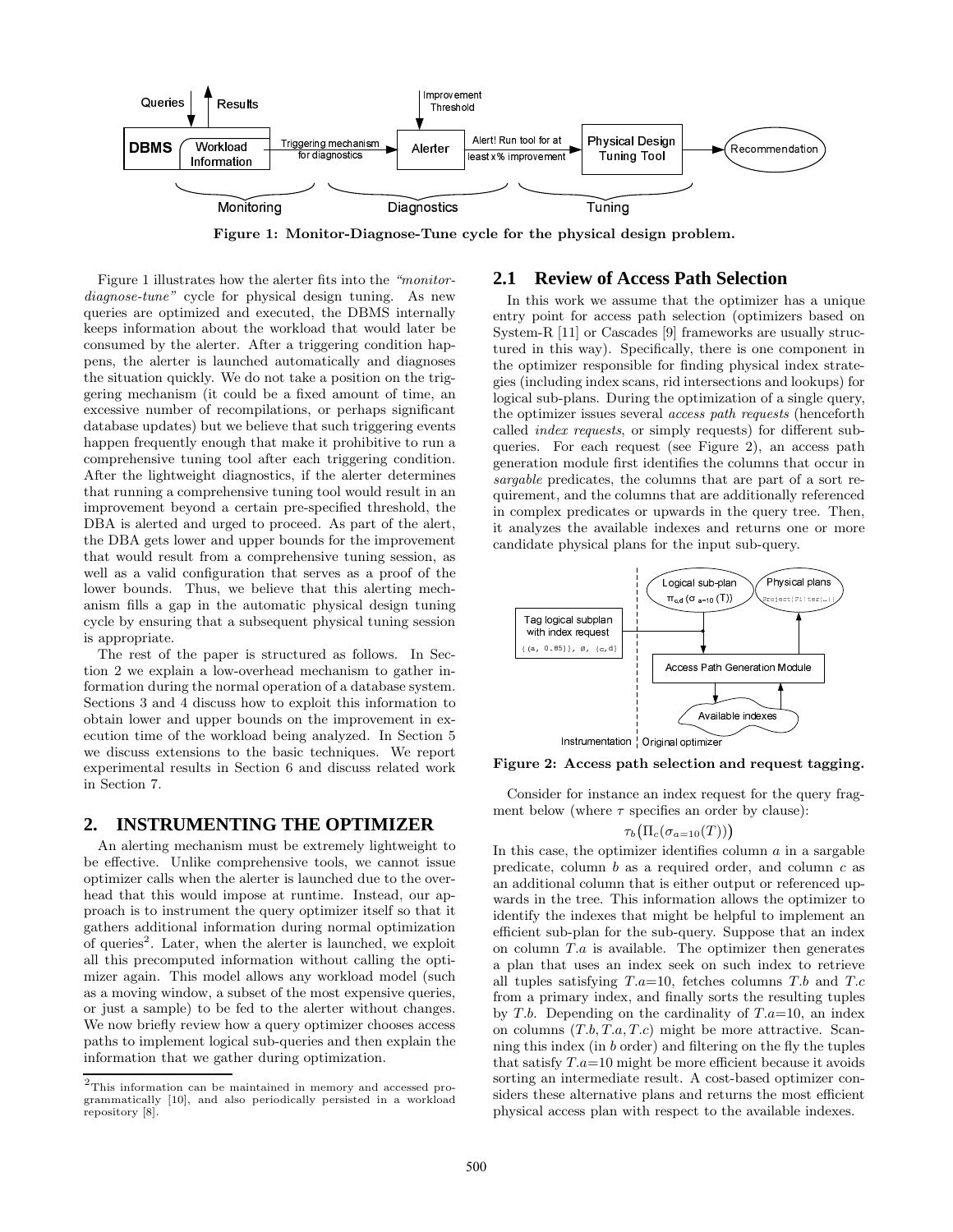Note that this approach is also used to generate indexnested-loops plans (which implement joins between an arbitrary outer relation and a single-table inner relation that is repeatedly accessed using an index to obtain join matches). In this case, the access path generation module works with the inner table only, and the joined column in the table is considered as part of a sargable (equality) predicate. For instance, suppose that the logical sub-plan is  $(Q \bowtie_{Q.x=T,y} T)$ , where  $Q$  represents an arbitrary complex expression that returns the outer relation in the index-nested-loop join. Conceptually, the optimizer passes to the access path selection module the single-table expression  $\sigma_{T,y=?}(T)$ , and proceeds as usual, considering  $T.y$  a column in a sargable predicate with an (unspecified) constant value.

#### **2.2 Intercepting Index Requests**

To gather information at optimization time, we instrument the optimizer by augmenting the technique in [3] (see Figure 2). During plan generation, each time the optimizer issues an index request we obtain the information that is relevant to such request and store it at the root of the originating logical plan. Specifically, for each index request we store the tuple  $(S, O, A, N)$ , where S is the set of columns in sargable predicates and the predicate cardinalities, O is the sequence of columns for which an order has been requested, A is the set of additional columns used upwards in the execution plan, and  $N$  is the number of times the subplan would be executed  $(N$  is greater than one only if the sub-plan is the inner portion of an index-nested-loop join)<sup>3</sup>. Intuitively, each request encodes the properties of any index strategy that might implement the sub-tree rooted at the corresponding logical operator (or its right sub-tree in the case of requests originating from joins). This fact will later allow us to make inferences about changes in the physical design without issuing additional optimization calls.

Figure 3(a) illustrates this procedure for a three-way join query. In the figure we can see a fragment of the search space that the optimizer considers for the query (only logical alternatives are shown in the figure). Along with some of the logical operators we show the index requests that were generated. As an example, request  $\rho_1$  is attached to the selection condition on table  $T_1$  and specifies that (i) there is one sargable column  $T_1.a$  returning 2500 tuples, (ii) there is no order requested, (iii) the columns that are required are  $T_1.a, T_1.w$  and  $T_1.x$ , and (iv) the sub-plan would be executed once at runtime. Similarly, request  $\rho_2$  was intercepted when the optimizer tried to generate an index-nested-loop alternative with  $T_1$  and  $T_2$  as the outer and inner relations, respectively. Request  $\rho_2$  specifies that  $T_2.y$  is a sargable column which would be sought with 2500 bindings and produce 500 rows overall. Therefore, the average number of tuples matched and returned from  $T_2$  is 0.2 per binding (hence the 0.2 cardinality value for  $\rho_2$ ). There is no request for the logical join at the top-right node in Figure 3(a) because an index-nested-loop join requires the inner table (the right operand in the figure) to be a base table.

In contrast to the techniques in [3], we gather additional information on a subset of the above index requests that would later help us obtain improvement bounds. Specifically, after plan generation we traverse the resulting execu-



(d) Normalized AND/OR request tree.

Figure 3: Gathering information during optimization.

tion plan and associate each physical operator  $p$  with the index request (if any) that corresponds to the logical subtree that was implemented by p. We denote such requests the winning requests, because they are associated with the operators in the optimal plan found by the optimizer. Figure 3(b) illustrates this step, where the winning requests are  $\{\rho_1, \rho_2, \rho_3, \rho_5\}$ . For instance,  $\rho_1$  is associated with the filter operator over table  $T_1$  because  $\rho_1$  was attached to the logical sub-tree  $\sigma_{T_1.a=5}(T_1)$ . We note that a request  $\rho_i$  is not necessarily associated with the physical operator implemented from  $\rho_i$ . For instance,  $\rho_2$  is associated with the hash join operator, even though originally  $\rho_2$  was generated in the context of an index-nested-loop alternative. Since at this stage optimization is finished, we augment the winning requests with the cost of the execution sub-plan rooted at the corresponding physical operator (see Figure  $3(b)$ ). If

 $^3\rm{We}$  additionally store the request table, the final cardinality of the request, and the type of sargable predicate for each element in S, but omit such details to simplify the presentation.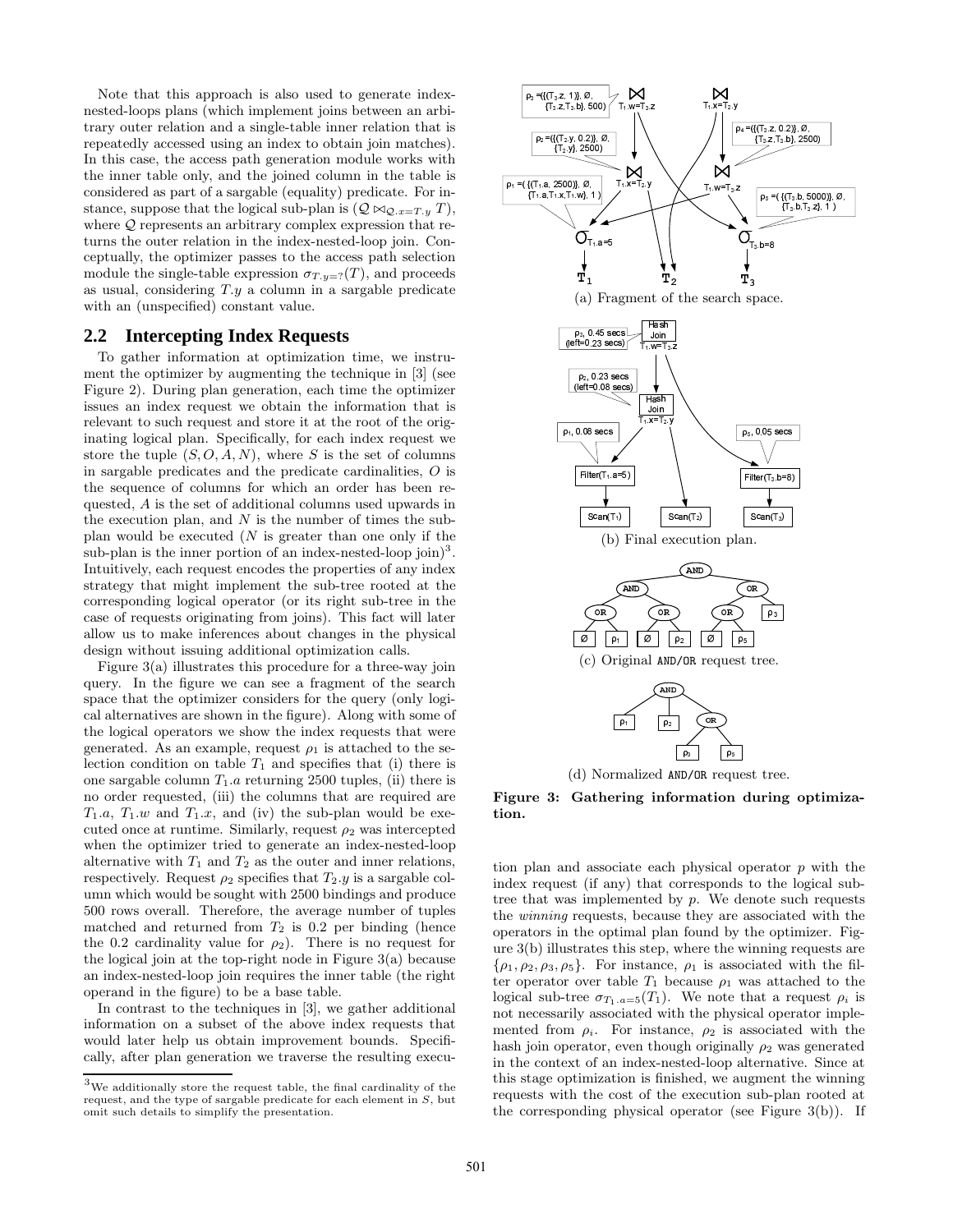| BuildAndOrTree( $T$ :Execution Plan) =                          |
|-----------------------------------------------------------------|
| IF $(\mathcal{T}.isLeaf)$ // Case 1                             |
| RETURN $\tau$ . request                                         |
| ELSE IF ( <i>T</i> . request is null) // $\text{Case 2}$        |
| RETURN AND( BuildAndOrTree( $\mathcal T$ .child <sub>1</sub> ), |
| .                                                               |
| BuildAndOrTree( $\mathcal T$ .child <sub>n</sub> ))             |
| ELSE IF $(T.isJoin)$ // Case 3                                  |
| RETURN AND( BuildAndOrTree( $\mathcal T$ .leftChild),           |
| OR( $T$ .request,                                               |
| BuildAndOrTree( $\mathcal T$ .rightChild)))                     |
| ELSE $//$ Case 4                                                |
| RETURN OR $(\mathcal{T}.\text{request},$                        |
| BuildAndOrTree $(\mathcal{T}.child)$ )                          |

Figure 4: Generating the AND/OR request tree.

the request is associated with a join operator, such as  $\rho_2$  in the figure, we additionally store the cost of its left sub-plan (in these situations, the left sub-plan would be the same for hash-join and index-nested-loop alternative plans, so we implicitly store the "remaining" cost of the whole sub-plan without counting the common left sub-plan).

It is important to note that some winning requests might conflict with each other. For instance, requests  $\rho_3$  and  $\rho_5$  in Figure 3(b) are mutually exclusive. In other words, if a plan implements  $\rho_3$  (that is, contains an index-nested-loop join with  $T_3$  as the inner table), it could not simultaneously implement  $\rho_5$ . As another example, request  $\rho_5$  in Figure 3(b) would conflict with a request  $\rho_6 = (\emptyset, \emptyset, \{T_3, b, T_3, z\}, 1)$  rooted at the  $scan(T_3)$  operator (we do not show  $\rho_6$  in Figure 3 to keep the example simple). The reason is that any execution plan uses one access path for each table in the query. Therefore we can implement either  $\rho_6$  (by scanning some index on  $T_3$  and filtering  $T_3.b = 8$  on the fly) or  $\rho_5$  (by directly seeking the valid tuples in  $T_3$ ), but not both.

To explicitly represent these relationships, we encode the winning requests in an AND/OR tree, where internal nodes indicate whether the respective sub-trees can be satisfied simultaneously ( $AND$ ) or are mutually exclusive  $(OR)^4$ . The AND/OR tree is built by traversing the execution plan in postorder. A recursive functional specification of this procedure for an input execution plan  $T$  is given in Figure 4. Intuitively, if  $T$  is a single node, we return a simple AND/OR tree with the request (if any) of such node (Case 1 in Figure 4). Otherwise, if  $T$ 's root node has no requests, we AND together the trees generated for each of  $T$ 's execution sub-plans, since these are orthogonal (Case 2). Otherwise, if the root of  $\mathcal T$ has a request, the answer depends on the type of node. If it is a join, its request  $\rho$  corresponds to an attempted indexnested-loop alternative. We know that  $\rho$  and the requests on T's right sub-plan are mutually exclusive (see  $\rho_3$  and  $\rho_5$ ) in Figure 3(b)). However, these requests are orthogonal to the requests in  $T$ 's left sub-plan, and thus we return the AND/OR tree of Case 3. Finally, if the root  $\mathcal T$  is not a join node, the request  $\rho$  conflicts with any request in a sub-plan of  $\mathcal T$  (we cannot implement both alternatives) and therefore we return the AND/OR tree of Case 4.

Figure  $3(c)$  shows the resulting AND/OR tree for the winning requests of Figure 3(b). As a final step, we normalize the AND/OR tree so that it contains no empty requests or unary intermediate nodes, and strictly interleaves AND and OR nodes

(by possibly introducing n-ary internal nodes). In our example (see Figure  $3(d)$ ), the normalized tree consists of an AND root node whose children are either base requests, or simple OR nodes. Due to the specific nature of execution plans and requests, this is true in general, as we prove next.

PROPERTY 1. The normalized AND/OR request tree for an input query is either  $(i)$  a single request,  $(ii)$  a simple OR root whose children are requests, or *(iii)* an AND root whose children are either requests or simple OR nodes.

Proof (Sketch): By structural induction on the specification of BuildAndOrTree. For a single-node execution sub-plan (Case 1),  $BuildAndOrTree$  returns a single request, which satisfies (i). Suppose that input sub-plan is a join tree with root T and sub-trees  $T_L$  and  $T_R$ , and T has a request (Case 3). Then, it must be the case that  $\mathcal{T}_R$  is either a base table or a selection on a base table (this is a condition for the index-nested-loop join alternative that generated the request on  $\mathcal{T}$ ). Therefore, the recursive call for  $\mathcal{T}_R$  would use Cases 1 or 4, returning either a single request (i) or a simple OR node (ii) (i.e., no AND nodes). By inductive hypothesis, the recursive call for  $\mathcal{T}_L$  satisfies (i), (ii) or (iii). We can then verify case by case that the resulting trees can again be normalized to either (i), (ii) or (iii). A similar procedure can be used to verify Cases 2 and 4.

Since requests for different queries are orthogonal and can be satisfied simultaneously, we combine the AND/OR request trees of a given workload by using an AND root node. Normalizing this combined tree, we obtain, for an arbitrary input workload, an AND/OR request tree that satisfies Property 1. This normalized tree would be used by the alerter to make inferences about the workload in the presence of physical design changes without issuing additional optimization calls (which is crucial for performance).

## **3. LOWER BOUNDS FOR IMPROVEMENT**

We now describe how to obtain a lower bound on the improvement that would be obtained by running a comprehensive tuning tool. Of course, if we just ran the comprehensive tuning tool, we would directly obtain the best possible configuration, and therefore the actual improvement. But this is precisely what we are trying to avoid (i.e., running an expensive tool without some assurance that it would be beneficial). Our goal is to very efficiently obtain a (relatively tight) lower bound on the workload improvement. The improvement of a configuration is defined as  $100\% \cdot (1 - cost_{after}/cost_{current}),$ where  $cost_{current}$  and  $cost_{after}$  are the estimated costs of the workload for the original and recommended configurations, respectively. The larger the improvement value, the more attractive is the recommended configuration. A lower bound on the improvement is equivalent to an upper bound on  $cost_{after}$  (because  $cost_{current}$  is a constant value). We then need to provide (without calling the optimizer) an upper bound on the cost of each query in the workload over all permissible physical design configurations.

#### **3.1 Locally Transforming Plans**

In this section we explain how we can use the AND/OR tree generated when the workload was originally optimized (see Section 2) to make inferences about query execution plans for varying physical designs, and do so without making additional optimizer calls.

<sup>4</sup>We use AND/OR trees based on the common interpretation in the context of memo structures and query optimization, but not in the strict logical sense.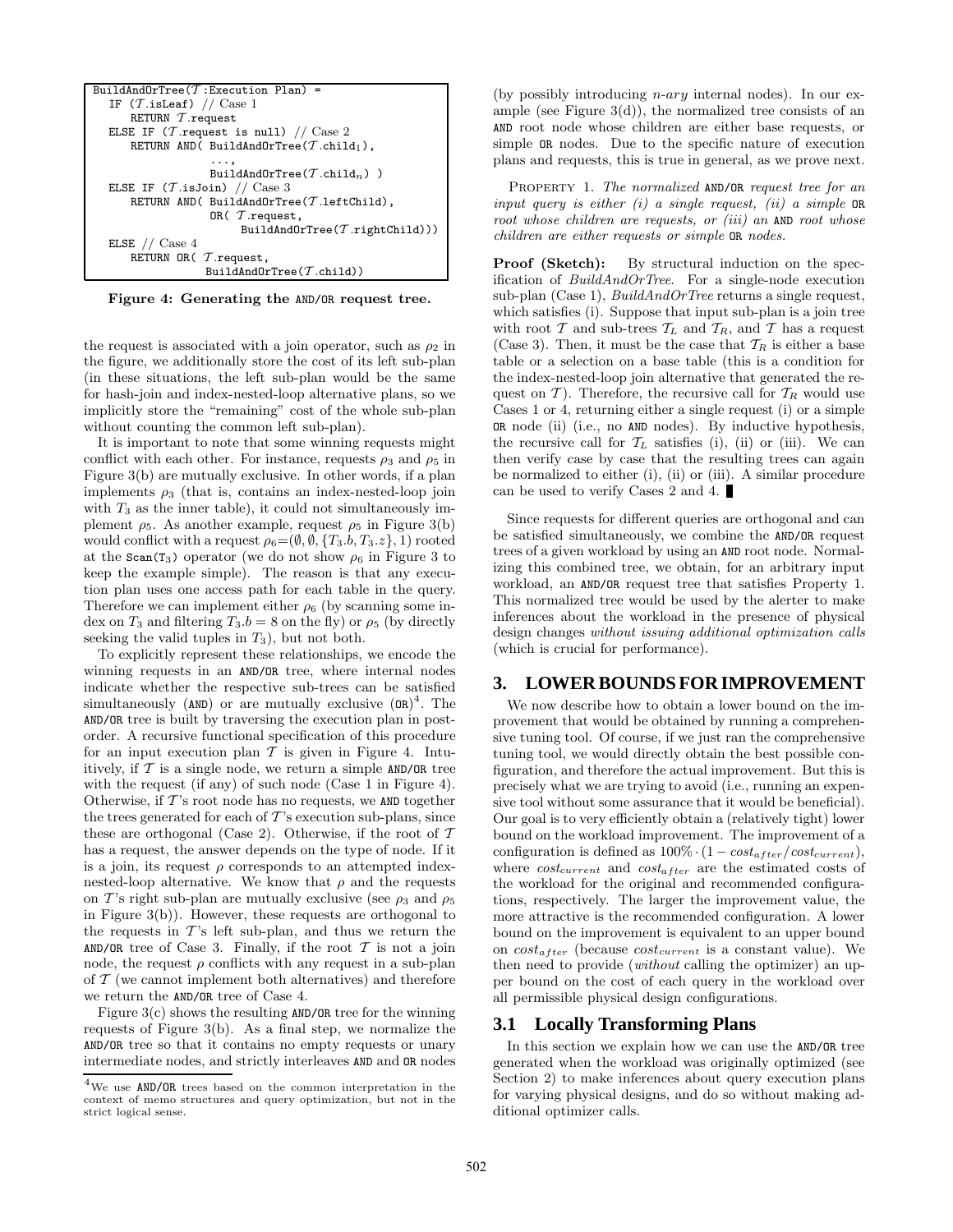As explained in the previous section, each request encodes the requirements of any index strategy that might implement the sub-tree rooted at the corresponding operator (or its right sub-tree for the case of join operators). Additionally, each request reports the cost of the best execution plan found by the optimizer to implement the logical sub-query associated with the request. As an example, consider  $\rho_1 = (\{(T_1.a, 2500)\}, \emptyset, \{T_1.a, T_1.x, T_1.w\}, 1)$  and a cost of 0.08 time units in Figure 3(b). This information implies that any index-based sub-plan rooted at the corresponding Filter operator would need to seek 2500 tuples from table  $T_1$  using an equality predicate on column  $T_1.a$ , and return a projection of these tuples (in no particular order) on attributes  $T_1.a, T_1.x$  and  $T_1.w.$  It also specifies that the best execution plan found by the optimizer using the original configuration is estimated to execute in 0.08 time units. Similarly,  $\rho_2$  specifies that the corresponding sub-tree needs to join 2500 tuples on column  $T_2.y$  from its left sub-tree with 0.2 tuples (on average) on table  $T_2$ . The cost of the best execution plan found by the optimizer for this sub-tree (without the left sub-tree cost) is 0.23-0.08=0.15 time units.

The examples above suggest that if we produce any physical sub-plan p that implements a given request  $\rho$ , we can lo- $\textit{cally}$  replace with  $p$  the original physical sub-plan associatedwith  $\rho$ , and the resulting plan would be valid and equivalent to the original one. A sub-plan implements  $\rho = (S, O, A, N)$ if it returns the columns in  $A$  sorted by  $O$  and filtered by the predicates over columns in  $S$  for as many bindings as  $N$ specifies (if applicable). If we calculate the cost of the new sub-plan  $p$ , we can obtain the difference in cost between the original and new index strategies (i.e., how much would the original execution plan improve or degrade if we replaced the given sub-tree with a equivalent one).

Of course, if we keep the configuration fixed, no alternative would result in a more efficient plan since, by definition, the optimizer returns the most efficient overall execution plan. Suppose, however, that we create a new index in the database and would like to predict how this index would affect the execution plans of queries in the workload. We could re-optimize the queries under the new configuration and obtain a precise answer, but that would be too expensive. Instead, we can check whether the newly added index can implement some request  $\rho$  more efficiently that what the optimizer found originally, and in this way decrease the overall cost of the corresponding query (Section 3.2.1 explains in detail how this procedure works).

Note that the best we can do by following this approach is to obtain a locally-optimal execution plan. That is, we replace the physical sub-plans associated to each winning request in the original plan with alternatives that are as efficient as possible. We would not be able to, say, obtain a plan with different join orders, or other complex transformation rules that optimizers apply during plan generation. In that sense, we are giving up some opportunities to obtain the globally optimal execution plan but avoid expensive optimization calls and are able to ensure low overhead. The cost of the plan that we obtain by local changes is therefore an upper bound of the global optimal plan that the optimizer would find under the new configuration.

#### **3.2 The Alerter Main Algorithm**

The core idea of our lower-bound technique is to iterate over different configurations, generating valid alternative execution plans for the input workload by means of local changes as described above. For any explored configuration, we calculate an upper bound on the cost of the workload under such configuration, which in turn results in a lower bound on the improvement that could be obtained by a comprehensive tuning tool.

#### *3.2.1 Impact of a Hypothetical Configuration*

A crucial component in our techniques is the ability to calculate the difference in cost of the workload when we make a local change in a query execution plan by implementing a given request differently from what was originally optimized. Consider a request  $\rho = (S, O, A, N)$ . Suppose that we want to calculate the cost of an alternative sub-plan that uses an index I over columns  $(c_1, \ldots, c_n)$  to implement  $\rho$ . Let  $I_{\rho}$  be the longest prefix  $(c_1, \ldots, c_k)$  that appears in S with an equality predicate, optionally followed by  $c_{k+1}$  if  $c_{k+1}$  appears in S with an inequality predicate. We then implement  $\rho$  by (i) seeking I with the predicates associated with columns in  $I_{\rho}$ , (ii) adding a filter operator with the remaining predicates in S that can be answered with all columns in  $I$ , (iii) adding a primary index lookup to retrieve the missing columns if  $S \cup O \cup A \nsubseteq \{c_1, \ldots, c_n\}$ , (iv) adding a second filter operator with the remaining predicates in S, and  $(v)$  adding an optional sort operator if O is not satisfied by the index strategy. As a simple example, consider  $\rho_1$  in Figure 3(b) and  $I_1 = (T_1.a, T_1.x)$ . The execution sub-plan obtained as explained above is an index seek over  $I_1$  returning 2500 rows, followed by 2500 primary index lookups to retrieve the missing column  $T_1.w$ . If instead we consider the same request and index  $I_2 = (T_1.x, T_1.w, T_1.a)$  the resulting plan consists of an index scan over  $I_2$  (retrieving all tuples) followed by a filter for column  $T_1.a$  that results in 2500 rows.

Note that for costing purposes, we only need a skeleton plan with physical operators and cardinality values at each node. In fact, we do not need to execute the resulting plan, so for our purposes the exact predicates associated with the requests are not needed (e.g.,  $T_1.a = 5$  for request  $\rho_1$ ). The AND/OR request tree therefore provides the minimal information required to obtain cost differences. We can use the optimizer's cost model effectively over the skeleton plan to estimate its execution cost (let us denote this cost  $C_I^{\rho}$ ). If the original cost of the sub-plan associated with the request  $\rho$  was  $C_{orig}^{\rho}$ , we define  $\Delta_I^{\rho} = C_{orig}^{\rho} - C_I^{\rho}$ . Then,  $\Delta_I^{\rho}$  is the local difference in cost if we implement  $\rho$  with an index strategy based on  $I$  rather than the one used originally by the optimizer. Note that  $\Delta_I^{\rho}$  need not be positive; a bad choice of I can result in a sub-plan that is more expensive than the one originally obtained by the optimizer.

#### *Multiple Indexes, Multiple Requests*

A configuration generally contains multiple indexes defined over the table of a given request. In principle, we could use more than one index to obtain a physical sub-plan that implements a request (e.g., by using index intersections). As a design choice, we rule out those alternatives since they would increase the processing time of the alerter with modest gains in quality. We then calculate the difference in cost by implementing a request  $\rho$  with the best index strategy from a configuration  $\mathcal C$  as  $\Delta_{\mathcal C}^{\rho} = \min_{I \in \mathcal C} \Delta_I^{\rho}$  (if I and  $\rho$  are defined over different tables, we define  $\Delta_f^{\rho} = \infty$ ).

In general, the workload is encoded as a AND/OR request tree and OR nodes rule out multiple simultaneous requests in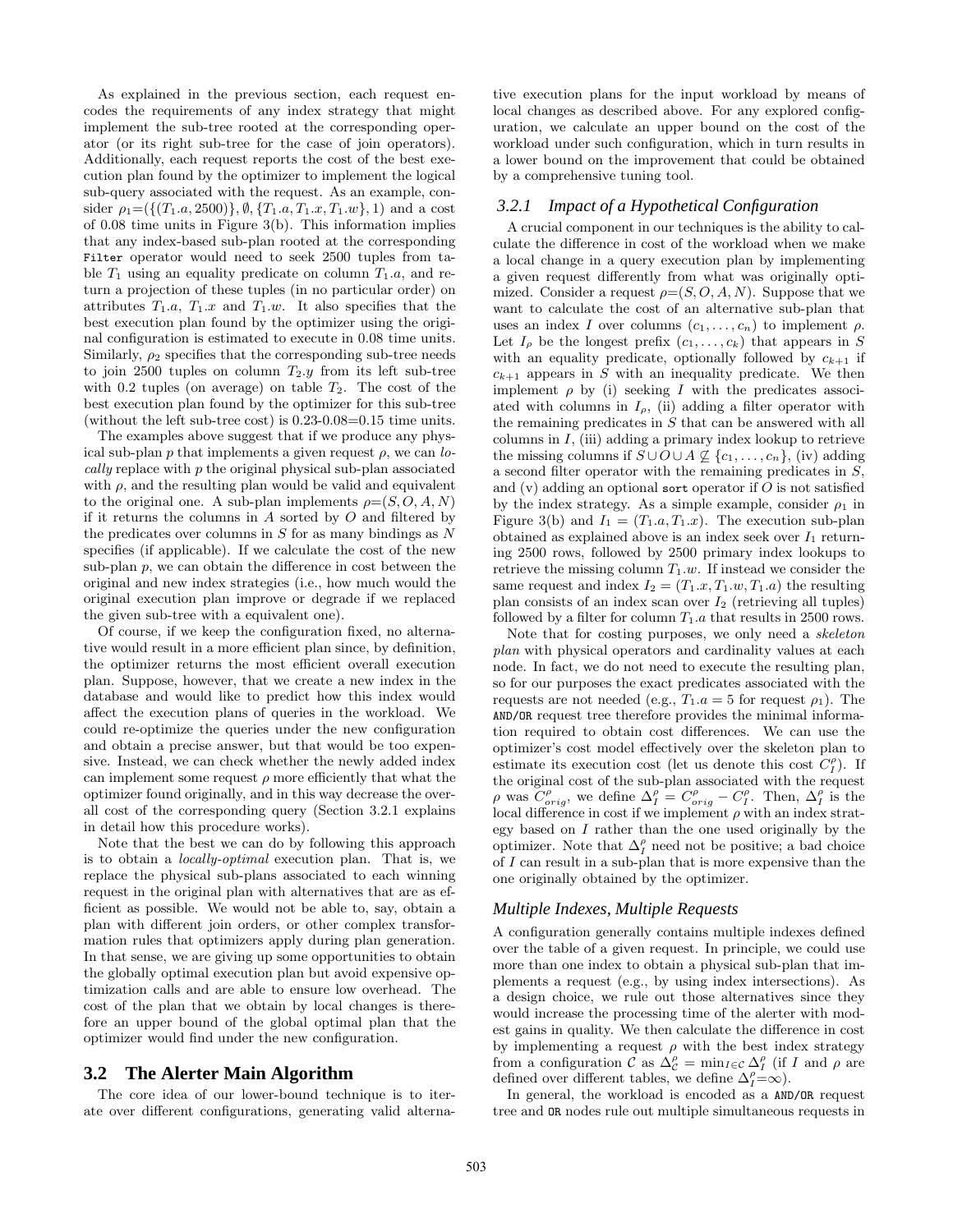a query plan. The difference in cost for an AND/OR request tree and a configuration  $\mathcal C$  is defined inductively as<sup>5</sup>:

$$
\Delta_{\mathcal{C}}^{\mathcal{T}} = \left\{ \begin{array}{ll} \Delta_{\mathcal{C}}^{request(\mathcal{T})} & \text{if } \mathcal{T} \text{ is a leaf node} \\ \sum_{i} \Delta_{\mathcal{C}}^{\mathcal{T}.child_i} & \text{if } \mathcal{T} \text{ is an AND node} \\ \min_{i} \Delta_{\mathcal{C}}^{\mathcal{T}.child_i} & \text{if } \mathcal{T} \text{ is an OR node} \end{array} \right.
$$

The value  $\Delta_{\mathcal{C}}^{\mathcal{T}}$  is therefore the difference in the workload execution cost between  $\mathcal C$  and the original configuration. We note again that  $\Delta_{\mathcal{C}}^{\mathcal{T}}$  values are lower bounds on such difference, since we obtain feasible (perhaps suboptimal) plans that the optimizer would find for  $C$ .

#### *3.2.2 Initializing the Search Strategy*

The alerter efficiently searches a space of configurations for one (or some) that fits in the available space and is as efficient as possible. Similarly to the work in [3, 4], we perform a relaxation-based approach that starts with the best locally optimal configuration and progressively relaxes it into smaller and less efficient ones. The initial configuration is obtained as the union of the indexes that implement the best strategy for each request in the AND/OR request tree.

Consider a request  $\rho = (S, O, A, N)$  where each element in S contains a column, a predicate type (i.e., equality or inequality), and the cardinality of the predicate. We obtain the index that leads to the most efficient implementation of  $\rho$  (i.e., the *best index* for  $\rho$ ) as follows:

- 1. Obtain the best "seek-index"  $I_{seek}$  consisting of (i) all columns in  $S$  with equality predicates, (ii) the remaining columns in S in descending cardinality order, and (iii) the columns in  $(O \cup A) - S$ . (Note that if the DBMS supports suffix columns [3], only columns in (i) and the first column in (ii) are key columns and the rest are suffix columns.)
- 2. Obtain the best "sort-index"  $I_{sort}$  with (i) all columns in S with single equality predicates (they would not change the overall sort order), (ii) the columns in  $O$ , and (iii) the remaining columns in  $S \cup A$ .
- 3. Return  $minarg_{I \in \{I_{seek}, I_{sort}\}} \Delta_I^{\mathcal{T}}$ .

As an example, consider request  $\rho_3$  in Figure 3. This request has no sort columns, so the best overall index is in this case the "seek-index"  $(T_3.z, T_3.b)$  obtained as described above. We repeat this procedure for each index request and combine the resulting indexes into the initial configuration  $\mathcal{C}_0 = \{(T_1.a, T_1.x, T_1.w), (T_2.y), (T_3.z, T_3.b), (T_3.b, T_3.z)\}.$  We can guarantee that this configuration results in the most efficient locally optimal execution plans among all possible configurations because each request is implemented as efficiently as possible. At the same time, this configuration is usually very large. The reason is that each request is associated with a very specific index. It is likely that many indexes in  $C_0$  are unique (i.e., they implement optimally a single request) and therefore the size of the locally optimal configuration  $C_0$  tends to be rather large.

#### *3.2.3 Relaxing Configurations*

Once we obtain the initial, locally optimal configuration, we gradually relax it to obtain alternative ones that might be more attractive from a cost-benefit point of view. Specifically, we transform each configuration into another one that is smaller but less efficient. Since the alerter needs to be very fast, we made the following design choices for this exploratory step:

- 1. Use index-deletion and index-merging [3, 4, 7] as the only transformations (we do not consider index reductions [4] since they significantly increase the search space while marginally decreasing execution  $\cosh^6$ .
- 2. Perform a greedy search, in which we move from one configuration to the next one using the locally most promising transformation.

The concept of index merging has been proposed before as a way to eliminate redundancy in a configuration without losing significant efficiency during query processing [4, 7. We define the (ordered) merging of two indexes  $I_1$  and  $I_2$  as the best index that can answer all requests that either  $I_1$  and  $I_2$  do, and can efficiently seek in all cases that  $I_1$  can (some requests that can be answered by seeking  $I_2$  might need to scan the merged index, though). Specifically, we define the merging of  $I_1$  and  $I_2$  as a new index that contains all the columns of  $I_1$  followed by those in  $I_2$  that are not in  $I_1$ . For example, merging  $I_1=(a, b, c)$  and  $I_2=(a, d, c)$  is  $I_{1,2}=(a, b, c, d)$ . We note that index merging is an asymmetric operation (i.e., in general merge $(I_1,I_2) \neq \text{merge}(I_2,I_1)$ ), so we need to consider both cases.

When transforming a configuration  $\mathcal C$  we have many alternatives. We can delete each index in  $C$ , or we can merge any pair of indexes defined over the same table. To rank the transformations, we use the penalty of transforming a configuration  $\mathcal C$  into  $\mathcal C'$  by an index deletion or index merge (see [3]). Penalty values measure the increase in execution cost per unit of storage that we save in  $\mathcal{C}'$  compared to  $\mathcal{C}$ . For a AND/OR request tree  $\mathcal{T}$ ,

$$
penalty(\mathcal{C}, \mathcal{C}') = \frac{\Delta_{\mathcal{C}}^{\mathcal{T}} - \Delta_{\mathcal{C}'}^{\mathcal{T}}}{size(C) - size(C')}
$$

#### *3.2.4 Putting all Together*

Figure 5 shows a pseudo-code of the main algorithm for the Alerter. Recall from Figure 1 that during normal operation, the DBMS gathers relevant information about the execution plans that are processed. This information is consolidated in the form of an AND/OR request tree. When a prespecified triggering event happens, the alerter is launched. The inputs to the alerter are the AND/OR request tree, space bounds  $B_{min}$  and  $B_{max}$  that are acceptable for a new configuration, and the minimum percentage improvement  $P$  that we consider important enough to be alerted. We first obtain the locally optimal configuration  $C_0$  in line 2 (see Section 3.2.2). We then progressively transform the current configuration until the resulting size is below the minimum storage constraint or the expected improvement is below the minimum we deem necessary for an alert (lines 3-7). At each step, we choose the transformation TR (index merging or deletion) with the smallest penalty value and create a new configuration (lines 5-6). After we exit the main loop,

 $^5$ Note that we overload the definition of  $\Delta$  depending on the input parameters (e.g., requests or AND/OR request trees), but the usage is clear from the context.

 $^6 \rm{These \, transformations \, tend \, to \, generate \, wide \, indexes, \, which \, are \, commutators.}$ monly used in decision support systems. In other scenarios (e.g., OLTP systems), these indexes might be too expensive to maintain, and thus we should also consider index reductions [4] to generate narrow indexes.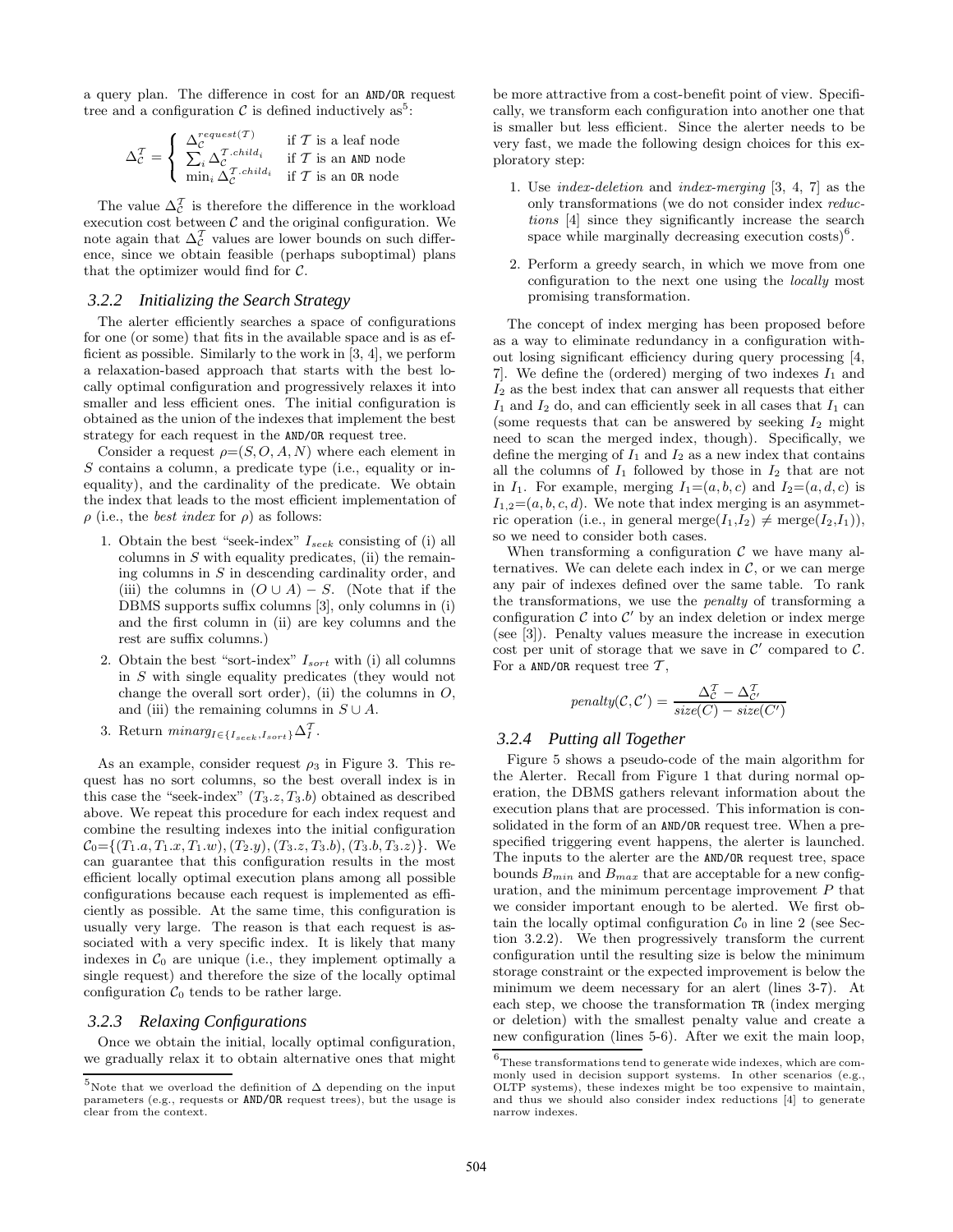

Figure 5: Pseudo-code for the Alerter.

in line 8 we check whether some configuration satisfies all the constraints, and in such a case, we issue an alert. The alert contains the list of all configurations  $(C)$  that fit in the available space (i.e.,  $B_{min} \leq size(\mathcal{C}) \leq B_{max}$ ) and are estimated to have at least  $P$  improvement. The DBA can then analyze the alert and proceed as appropriate.

## **4. UPPER BOUNDS FOR IMPROVEMENT**

In the previous section we explained how the alerter obtains a lower bound on the improvement that a comprehensive tuning tool would recommend. Although the alerter avoids false positives which would waste valuable resources, we still face the problem of false negatives. In other words, there could be cases in which our techniques do not alert the DBA because the expected improvement is not significant. This can be due to a lower bound that is not sufficiently tight, and therefore we might miss a good tuning opportunity. To mitigate these situations, in this section we explain how the alerter can also generate upper bounds on the potential improvement. This additional information can help DBAs refine policies to trigger tuning sessions (e.g., alert me if the minimum improvement is 25% or there is potential for 75% improvement). We next present a fast mechanism that produces upper bounds for improvements and requires almost no changes to the query optimizer. Then, we discuss an alternative approach that produces tighter bounds but incurs more overhead during optimization.

#### **4.1 Fast Upper Bounds**

In Section 2 we discussed how the optimizer issues multiple index requests during the processing of each query. These requests in turn are used to generate index strategies which are weighted and combined in the final execution plan. While we do not know what index strategy will be used under the best possible configuration, we are certain that, for each table in the query, some request would be implemented in the final execution plan<sup>7</sup>. We now extend the approach of Section 2 as follows. In addition to returning the winning requests (i.e., those requests that are associated with the final execution plan), we generate a list of the remaining candidate requests considered during query optimization. We return this information grouped by the table over which each request is defined. Then, for each table in the query, we compute the cost of the best index strategy for

each request as explained in Section 3.2.2. Finally, we keep the most efficient alternative for each table and add all the estimated costs together. Note that this is necessary work that any execution plan would have to perform for the given query and therefore to a lower bound of the query itself.

Consider again the example in Figure 3(a) (recall that it represents only a portion of the search space, but the general ideas still apply). The requests grouped by table are  $T_1 \to \{\rho_1\}, T_2 \to \{\rho_2\}, \text{ and } T_3 \to \{\rho_3, \rho_4, \rho_5\}.$  We do not know whether the execution plan for the best possible configuration implements  $\rho_3$  or  $\rho_4$  for table  $T_3$  (performing a nested-loop-join with  $T_1$  or  $T_1 \bowtie T_2$ , respectively, as the outer relation) or even  $\rho_5$  (seeking tuples for which  $T_3.b = 8$ ). We know, however, that some of these alternatives would be necessary. We then calculate a lower bound on the cost of the query as the sum of costs of the sub-plan that implements  $\rho_1$ , the sub-plan that implements  $\rho_2$ , and the most efficient alternative among the sub-plans that implement  $\rho_3$ ,  $\rho_4$  and  $\rho_5$ . We thus obtain a lower bound on the cost of any execution plan for the input query, and therefore an upper bound on any recommended improvement.

This procedure is very efficient since it simply outputs additional information used during optimization with minimal additional computation. However, by definition, it returns a loose upper bound. One reason is that we only consider necessary work for the leaf nodes in the execution plans, but we do not assign any cost to intermediate nodes such as joins or aggregates (we chose not to exploit these additional sources of information to keep the overhead low). Additionally, we do not pay attention to storage constraints, which often restrict the space of feasible configurations and therefore diminish the best possible improvement.

## **4.2 Tighter Upper Bounds**

We now describe a technique that requires additional overhead during optimization but produces tighter upper bounds by extending the interception mechanism used in [3]. The idea is to intercept all index requests as we do in Figure 2, but instead of just tagging the logical operators with the requests, we (i) suspend optimization and analyze the request, (ii) calculate the index that result in the most efficient plan for such request, (iii) simulate the index in the system catalogs (see [6]), and (iv) resume optimization so that the newly simulated index is picked. We repeat this procedure with each index request so the optimizer gets the best indexes to implement each logical plan.

As explained in [3], this procedure returns the optimal execution plan for each input query over the space of all possible configurations. In other words, assuming that no storage constraint is given, we obtain the tightest possible upper bound for the improvement of each optimized query, which is precisely our goal. Unfortunately, the plan obtained as described above is not necessarily executable, since it might refer to hypothetical indexes. For that reason, we would require a second optimization of the query, this time using only the existing indexes. In this way, after two optimization calls we obtain both the best hypothetical plan when all possible indexes are present and the best "executable" plan that only uses available indexes. Since optimizing each query twice during normal operation is expensive, we next show how to interleave the two optimization calls and simultaneously obtain both execution plans with less overhead (see Section 6 for experimental results).

 ${\rm ^7This}$  step assumes that the query is normalized before optimization and redundant tables are eliminated.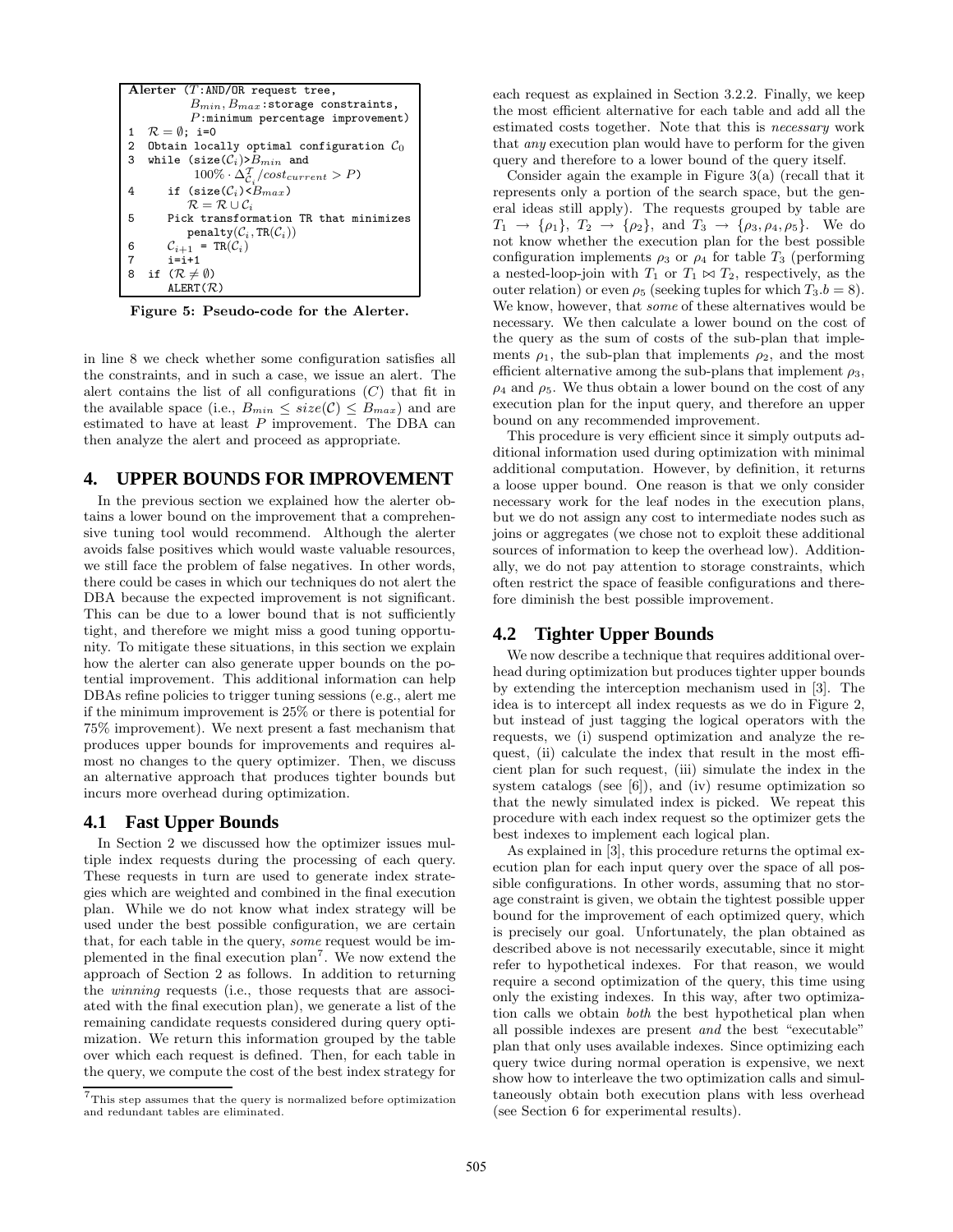For that purpose, we modify the optimizer by adding a new sub-plan property, which we call feasibility. A sub-plan is feasible if it does not refer to hypothetical indexes in any of its physical operators. Additionally, we extend the access path generation module so that after generating all the traditional index strategies, it produces a new candidate with the best hypothetical index. This last index strategy (by definition) is the most efficient alternative, so in a normal situation we would immediately discard the remaining index strategies as being suboptimal. Instead, we exploit the feasible property analogously to interesting orders in a traditional System-R optimizer or the notion of required properties in Cascades-based optimizers. The net effect is that we maintain suboptimal, feasible plans. As a consequence of applying this strategy, at the end of query optimization we obtain both the best feasible and overall plans, which correspond, respectively, to the best execution plans when no hypothetical indexes are present, and when all possible hypothetical indexes are available. The best feasible plan is the same that would have been obtained by a traditional optimizer, so we use it for query execution. The best overall plan correspond to the optimal execution plan over all possible configuration, and we use it to obtain an upper bound on the improvement of a comprehensive tool.

In summary, we introduced two techniques to obtain upper bounds on the improvement of a comprehensive tool. These approaches trade off efficiency during with tightness of the bound. In Section 6 we contrast these alternatives.

## **5. EXTENSIONS TO THE BASIC MODEL**

We now discuss some extensions to the techniques described earlier that take into account important factors such as query updates and materialized views.

## **5.1 Update Queries**

So far we implicitly focused on discussing workloads composed entirely of SELECT queries. In reality, most workloads consist of a mixture of select and update queries, and physical design tool must take into consideration both classes to be useful. The main impact of an update query is that some (of all) indexes defined over the updated table must also be updated as a side effect.

Similarly to [3], we conceptually separate each update query into two components: a pure select query (which we process as before), and a small update shell (which we process separately). For instance, the following query:

UPDATE T SET a=b+1, c=c\*2 WHERE a<10 AND d<20

is seen as (i) a pure query and (ii) an update shell:

- (i) SELECT  $b+1$ ,  $c*2$  FROM T WHERE  $a<10$  and  $d<20$
- (ii) UPDATE TOP(k) T SET a=a, c=c

where  $k$  is the estimated cardinality of the corresponding select query. We next explain how the different components in the alerter are extended to handle updates.

#### *Instrumenting the Query Optimizer*

In addition to the AND/OR tree discussed in Section 2 for select queries, we also gather information for the update shells during optimization. Specifically, for each update query we store (i) the updated table, (ii) the number of added/changed/removed rows, and (iii) the query type (i.e., insert, delete or update). We note that this is the only information required to calculate the update overhead imposed

by a new arbitrary index. By using the optimizer cost model, we can accurately calculate the cost of any update shell for a given index. The difference in cost of an AND/OR request tree for a given configuration  $\mathcal C$  is extended for the case of updates as  $\Delta_{\mathcal{C}}^{\mathcal{T}} + \sum_{I \in \mathcal{C}} \sum_{u \in \text{update shells}} updateCost(I, u).$ 

# *The Alerter Main Algorithm*

The presence of update queries requires two changes to the algorithm of Figure 5. First, we need to relax the predicate on line 3 by removing the condition on the minimum improvement P. The reason is that when updates are present, we can transform a configuration into another that is both smaller and more efficient. This happens when the indexes that we are removing or merging have large update overhead and relatively smaller benefits for query processing. For that reason, we cannot stop the loop in lines 3-7 after the first configuration with an improvement below P because a later configuration might again put the improvement above P.

For the same reason, some configurations in  $\mathcal R$  might dominate others (i.e., a configuration in  $R$  can be both smaller and more efficient than another in  $\mathcal{R}$ ). This cannot happen unless updates are present because each transformation decreases both the size of the configuration and its performance. As a postprocessing step, we eliminate the dominated configurations from  $R$  so that the alert does not contain redundant information and is easily analyzable.

#### *Upper Bounds for Improvement*

When updates are present, we refine the upper bounds of Section 4 by adding the necessary work by any update shell (i.e., the cost of each update shell for all the indexes that must be present in any configuration). We note that this extension makes the upper bound discussed in Section 4.2 loose, since there might be no configuration that meets the upper bound even without storage constraints.

#### **5.2 Materialized Views**

Physical design tools not only recommend indexes but also materialized views. One of the main challenges of extending our techniques to handle materialized views is the increased overhead at virtually every step in our algorithms. We next discuss extensions to our techniques that address materialized views and their associated overhead issues.

Similar to the access path selection module illustrated in Figure 2, query optimizers rely on a view matching component that, once invoked with a sub-query, returns zero or more equivalent rewritings of such query using an available view in the system. We can instrument the optimizer to analyze such requests and tag the root of every sub-query that is passed to the view matching mechanism as in the case of index requests. These view requests are more complex than index requests, since we have to encode the view expression itself (which might contain joins, grouping clauses and computed columns). However, the idea is still the same, and at the end of query optimization we return an AND/OR tree that contains both index and view requests<sup>8</sup>, along with the cost of the best execution sub-plan found by the optimizer (which might or might not use materialized views). As a simple example extending Figure 3, an additional view request  $\rho_V$ with definition  $\Pi_{T_1,w}(\sigma_{T_1,a=5}(T_1) \bowtie_{x=y} T_2)$  is attached to

 ${}^{8}{\rm The}$  resulting request tree is not necessarily simple anymore as in Property 1 due to the different places that the optimizer might invoke the view matching component.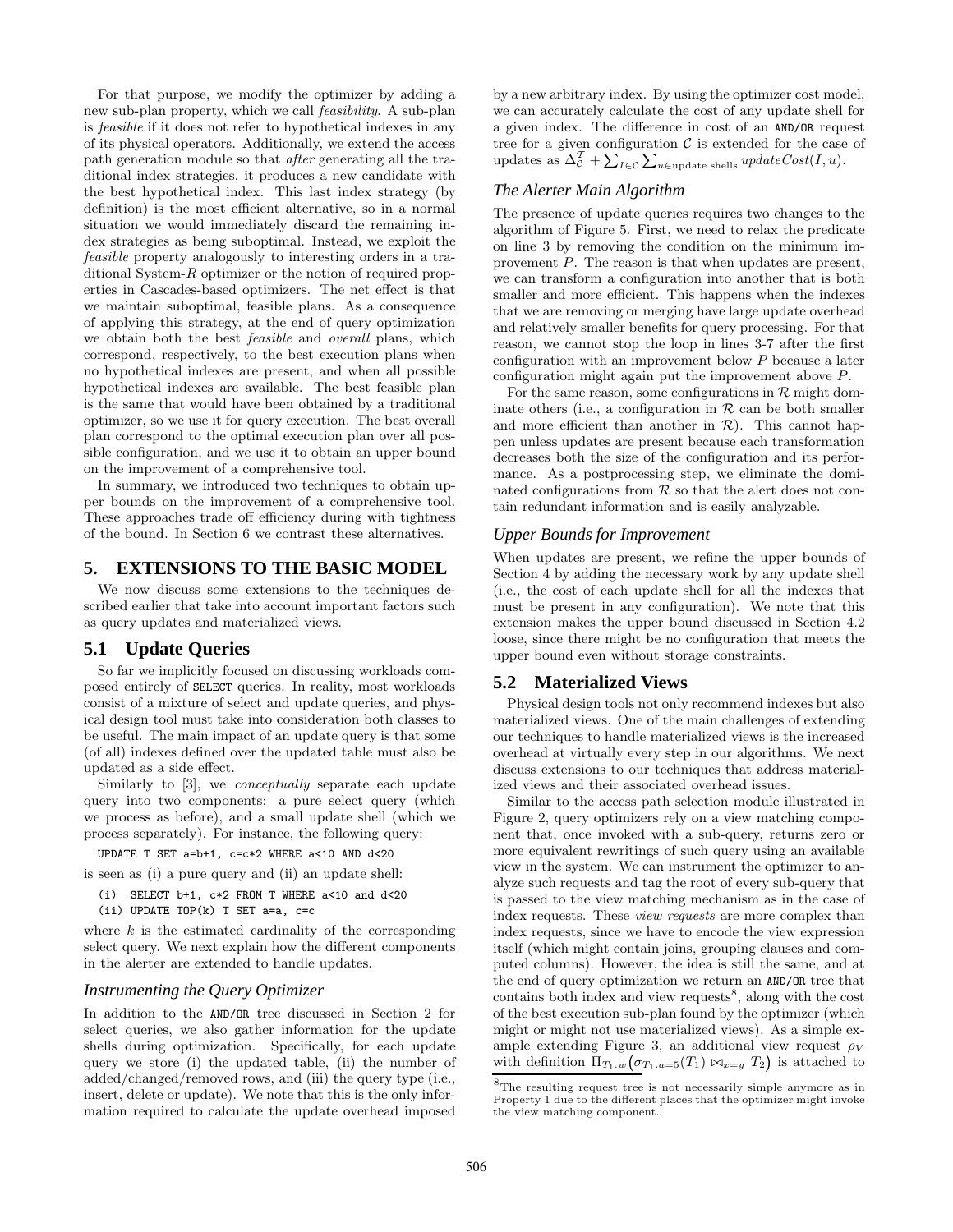the join node that currently contains  $\rho_2$ . The cost associated with  $\rho_V$  would be 0.23 time units, since that is the cost for the best sub-plan found by the optimizer. When creating the AND/OR tree, we extend the algorithm in Figure 4 by ORing each node that contains a view request with the original AND/OR tree that would result if no view requests are present. The reason is that we can either implement the index requests in the sub-trees or the view request, but not both. In the example, the normalized request tree is AND( OR( AND( $\rho_1$ ,  $\rho_2$ ),  $\rho_V$ ), OR( $\rho_3$ ,  $\rho_5$ )), which is not simple anymore as in Property 1.

When view matching succeeds, the optimizer rewrites the corresponding sub-query with the view, and subsequently issues index requests to obtain physical sub-plans with indexes over materialized views. View requests are inherently less precise than index requests, since we usually have no information on what index strategies would be requested over the corresponding views if these are not matched during optimization. However, as explained in Section 3, our lower bound techniques only require that we generate valid subplans rooted at requests. In those situations, we can simply generate the naive plan that sequentially scans the primary index of the materialized view and filters all the relevant tuples. This would be a loose bound in general, because specialized indexes over the materialized views can evaluate the same sub-query more efficiently. However, in many situation this technique provides reasonable approximations (specially for aggregate views that return a few tuples after performing complex computation).

Full processing of materialized views might be too expensive for an alerting mechanism as described in this work, because the new search space becomes larger and more complex. However, the simple extensions described in this section might be a good compromise between the quality of improvement bounds and the overhead required to obtain them. We believe that an interesting piece of future work is to evaluate the techniques of this paper for the case of materialized views and extend the ideas to other physical design features (e.g., partitioning).

#### **6. EXPERIMENTAL EVALUATION**

In this section we report an experimental evaluation of our proposed techniques over both synthetic and real databases (see Table 1 for a summary of the experimental setting). We implemented the client component of the alerter in C++ and modified Microsoft SQL Server 2005 to support our extensions of Section 2 and 4. When experiments require a comprehensive tuning tool, we use Microsoft SQL Server Database Tuning Advisor [1]. The aim of this section is to show that the alerter results in very efficient executions with good quality upper and lower improvement bounds. The metric to evaluate a recommendation is improvement, defined as:

 $improvement(C_I, \mathcal{C}_R, W) = 100\% \cdot \left(1 - \frac{cost(W, \mathcal{C}_R)}{s + t(W, \mathcal{C}_R)}\right)$ where  $C_I$  is the initial configuration,  $C_R$  is the recommended ble configuration, and  $cost(W, C)$  is the expected cost of evaluating all queries in the workload  $W$  for configuration  $\mathcal{C}$ .

## **6.1 Single-Query Workloads**

We first evaluated the simplest scenario for our techniques: returning lower and upper improvement bounds for singlequery workloads and no storage constraints. Specifically, we

| Database          | Size     | $\#\text{Tables}$ | $\#\text{Queries}$ |
|-------------------|----------|-------------------|--------------------|
| TPC-H (Synthetic) | 1.2 GB   |                   |                    |
| Bench (Synthetic) | $0.5$ GB |                   | 144                |
| DR1 (Real)        | $2.9$ GB | 116               | 30                 |
| $DR2$ (Real)      | 13.4 GB  | 34                |                    |

Table 1: Databases and workloads evaluated.

ran the main alerter algorithm with each of the 22 queries of the TPC-H benchmark [12]. Figure 6 shows the results, where each bar corresponds to a different query and reports the lower bound, fast upper bound and tight upper bound improvements obtained using the techniques of Section 3 and 4. Since each workload consists of a single query and we do not specify any storage constraint, the tight upper bounds agree with the optimal improvement that a comprehensive tuning tool would recommend.



We see that in virtually all cases (except for  $Q_4$ ) the lower bound improvement obtained by our techniques is relatively tight (less than 20% worse than the tight upper bound, or global optimum improvement). This shows that the lower bound technique is adequate to obtain good configurations by only analyzing local plan changes according to winning requests. The difference between the lower and tight upper bounds represents the difference in cost between the locally optimal execution plan obtained by implementing each winning request as efficiently as possible and the globally optimal execution plan obtained by fully optimizing the query with all possible indexes. We see in the figure that about half of the queries agree between locally and globally optimal plans. In such cases, our lower bound technique is as tight as possible. Finally, the difference between the tight and fast upper bounds represents the loss in quality that we incur when obtaining upper bounds very efficiently (without changing the query optimizer). In most of the cases the difference is modest (from  $0\%$  to  $10\%$ ), but there are cases with a 30% and even 40% gap. These situations correspond to query plans that contain expensive intermediate operators. Our fast upper bounds do not account for such operators and therefore underestimate the best cost of the queries.

#### **6.2 Multi-Query Workloads**

We next evaluate the main alerter algorithm. For that purpose, we used the synthetic and real databases of Table 1. The original physical design for each database consisted of all the primary indexes and, for the real databases, additional secondary indexes (databases DR1 and DR2 had an average of 2.1 and 4.2 indexes per table, respectively). For each experiment, we executed the respective query workloads and then passed the information gathered during query optimization to the client alerter application. Figure 7 reports the results of this experiment, showing the lower, fast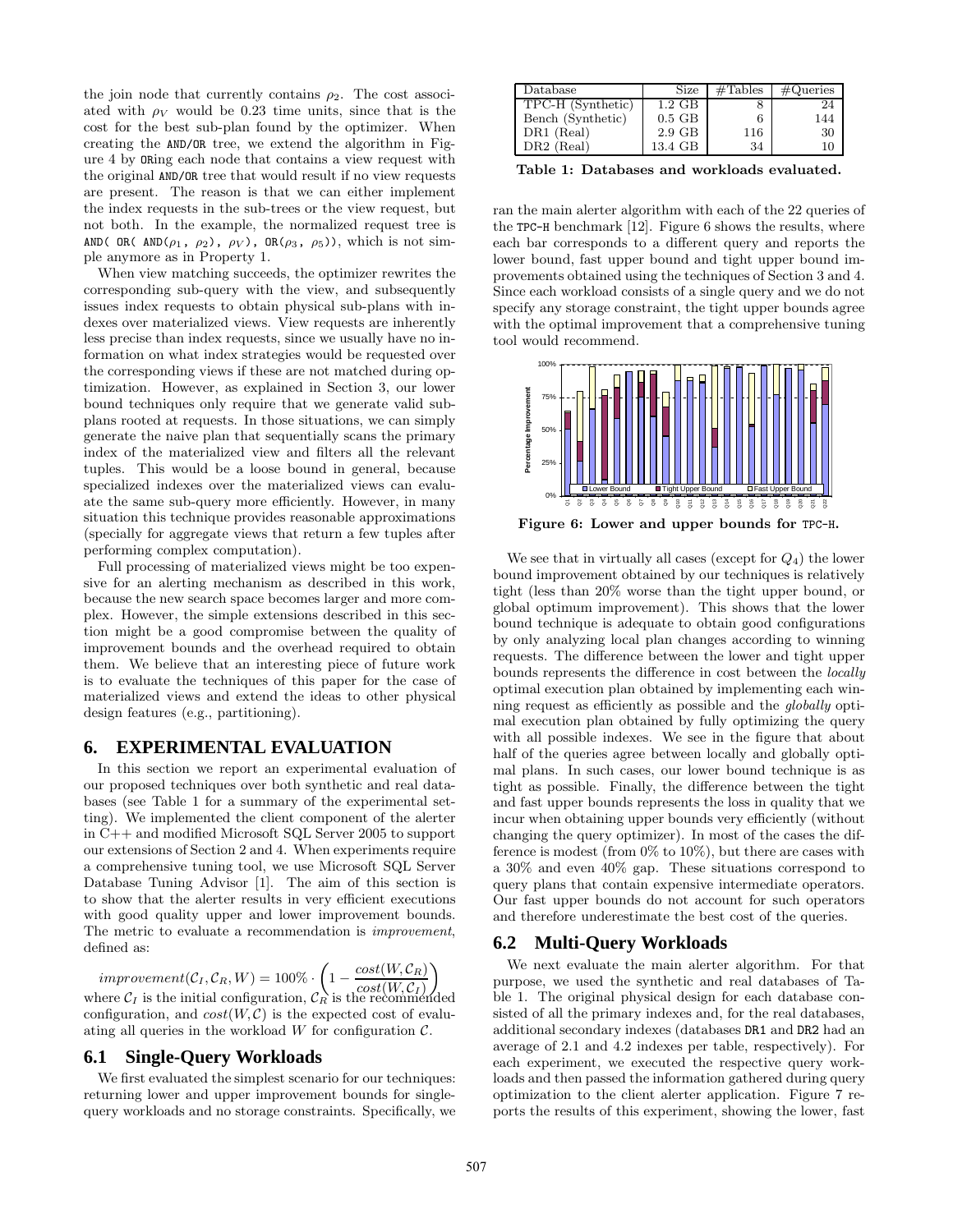

Figure 7: Complex workloads and storage constraints.

upper, and tight upper bounds returned by our techniques, and also the improvement obtained by running a comprehensive tuning tool. In all cases, the alerter returned the skyline of lower and upper bounds in less than a second.

We did not specify any storage constraints, so the alerter returned all configurations with positive improvement regardless of their sizes. Specifically, we range the configuration sizes from the minimum possible (i.e., when only the primary indexes are present) to the maximum possible (when the best indexes for all the requests in the AND/OR tree are available). We see that the alerter returns useful lower bounds. In the figure, when the size of the configuration is two to three times that of the smallest possible one (a reasonable storage constraint) , the lower bounds returned by the alerter are just 10% to 20% below the best configurations found by a comprehensive tuning tool.

In Figure 7(c) the difference between lower and upper bounds is smaller than for the other workloads since in this scenario index merging is very effective and therefore we can reduce the storage significantly without losing efficiency. In general, upper bounds present the following behavior: when no storage is given, the difference between the lower and tighter upper bound comes from locally versus globally optimal plans as discussed in Section 3.1. Since we do not perform any search for upper bounds, these values are independent of the storage constraint. Therefore, the smaller the space constraint, the larger the difference between upper and lower bounds.

## **Varying the Initial Physical Design**

In this section we vary the initial physical design for a given fixed workload, and analyze the behavior of the alerter when the database is already (at least partially) tuned. For that purpose, we took the original TPC-H database with only primary indexes and triggered the alerter with the input workload (see Figure 7(a), repeated in Figure 8 with the  $C_0$  label). We then implemented the recommended configuration for 1.5GB of storage as  $C_1$  in the database, re-executed the workload, and triggered the alerter once again. We continued in this way, obtaining  $C_2$  as the recommended configuration for 2GB when starting from  $C_1$ ,  $C_3$  as the recommended configuration for 2.5GB when starting from  $C_2$ , and so on. Figure 8 shows the results of the alerter for the same workload and different initial configurations. We can see that when using a better initial configuration than  $C_0$ , the overall gains returned by the alerter are smaller, because there are fewer opportunities for optimization. Also, if we keep the storage constraint fixed, we can see that the expected improvement of an already tuned workload is close to zero, as expected. For instance, there is virtually no expected improvement for  $C_1$  and 1.5GB, because  $C_1$  was the configuration that the alerter recommended from  $C_0$  for 1.5GB.

Figure 8 shows that, for a given storage constraint and minimum improvement, the alerter would trigger an alarm only for certain configurations. For instance, if the original configuration is  $C_5$  and the minimum improvement is 30%, the alerter would not trigger any alarm independent of the storage constraint, since  $C_5$  is already a good configuration. For a 20% improvement and 3GB of maximum storage, the alerter would only trigger alarms for  $C_0$ ,  $C_1$ , and  $C_2$ . Contrast this behavior with that of Figure 7, in which the alerter would (correctly) trigger an alarm for all the workloads for a storage constraint twice as large as the size of the (untuned) databases and a minimum improvement of 30%.

Figure 8 also indirectly shows the effect of locally optimal plans discussed in Section 3.1. We can see that the improvement for  $C_4$  around 4.5GB-5GB is larger than that of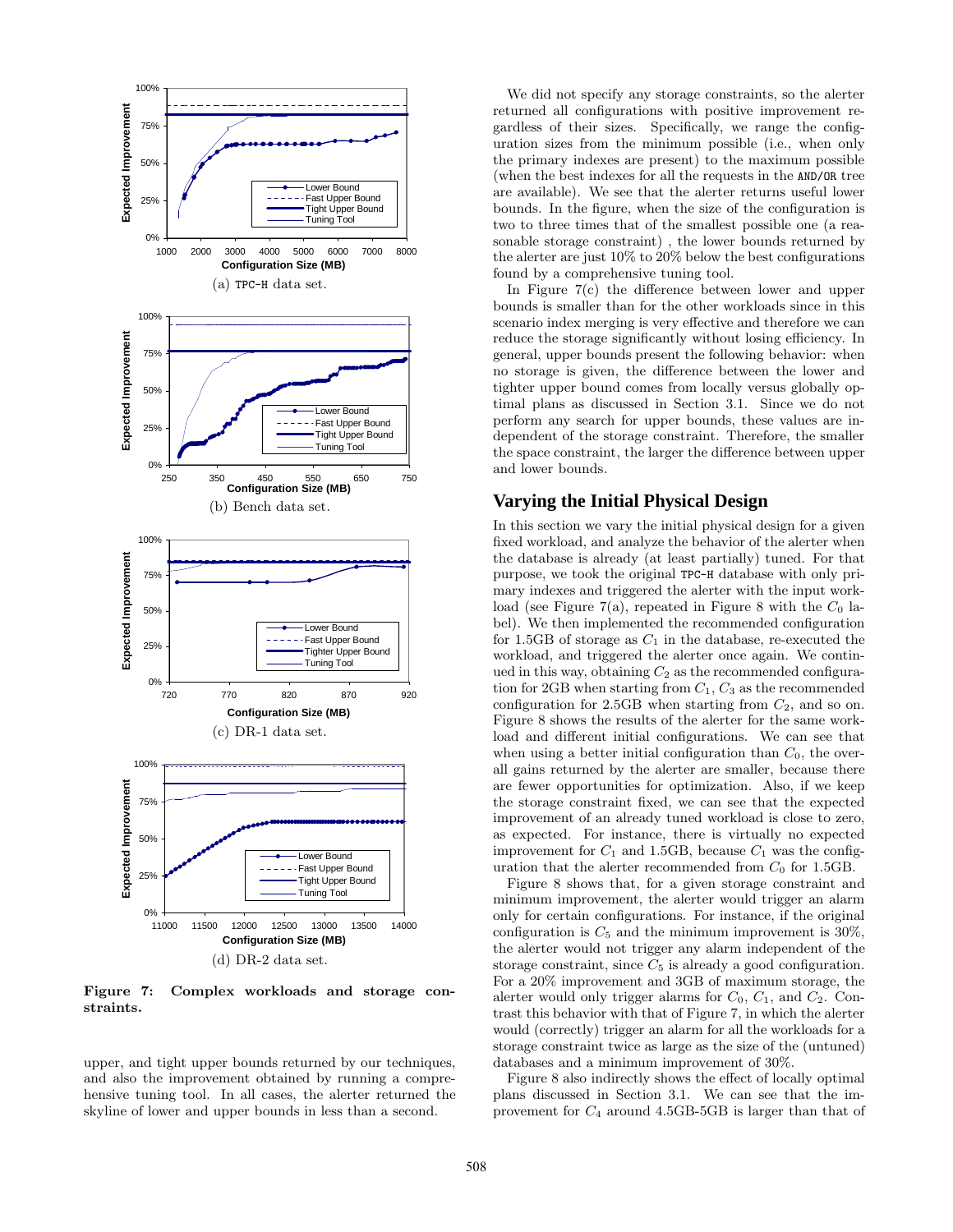

Figure 8: Varying the initial configuration.



Figure 9: Varying workloads.

 $C_3$ . The reason is that the improvement for  $C_3$  is measured with respect to the best locally optimal plan. Of course, when considering  $C_4$ , the execution plans for the queries in the workload might be even better than the best locally optimal ones with respect to  $C_3$ , and therefore might new optimization opportunities. These opportunities are only captured when optimizing the workload under  $C_4$ .

## **Varying the Workload**

In this section we analyze our techniques when we vary the query workload. For that purpose, we generated a workload  $W_0$  consisting of random instances of the first 11 query templates of the TPC-H workload, and tuned the database using a comprehensive tuning tool (the resulting configuration was around 2.5GB). Then, we generated three workloads:  $W_1$  (which consists of additional random instances of the first 11 queries of the TPCH-H workload and therefore follows  $W_0$ ),  $W_2$  (which consists of random instances of the last 11 queries of the TPC-H workload and therefore is different from  $W_0$ , and  $W_3 = W_1 \cup W_2$ . Figure 9 shows the results of the alerter when triggered for each of  $W_1$ ,  $W_2$  and  $W_3$ . We can see that if the workload characteristics do not change  $(W_1)$ the tuned configuration is already optimal and the alerter would not issue an alarm. On the other hand, workload  $W_2$ results in the alerter giving over a 60% improvement when no storage is given. Note that for  $W_2$  the alerter gives positive benefit even below the size of the original configuration (i.e., 2.5GB) but it does not give any improvement below 2GB. The reason is that some of the indexes of the original configuration do help the queries in  $W_1$ , and below 2GB we cannot find anything better than a subset of what was already present initially. Finally, W<sup>3</sup> results in an expected intermediate behavior.

# **6.3 Client/Server Overhead**

In this section we report the overhead of our techniques for different databases and workloads. Table 2 shows the execution time of the alerter (without counting the workload gathering step). We see that even for hundreds of input queries the alerter executes in the order of seconds (in many cases, in less than one second). We note that the number of queries in Table 2 refers to the number of distinct queries in the workload. In fact, if the same query is executed multiple times, we scale up the costs of the AND/OR request tree but do not augment the tree with additional information. The execution cost of the alerting client is therefore proportional to the number of distinct queries in the workload. For completeness, we also tuned the same workloads with a commercial physical design tool (we only tuned for indexes using the commercial tool, to avoid comparing different feature sets). In these situations, the alerting mechanism was several orders of magnitude more efficient than comprehensive tools, and thus a valuable addition to the DBA's toolkit.

| $\mathbf{Database}$ | Queries | Requests | Alerter      |
|---------------------|---------|----------|--------------|
| TPC-H               | 22      | 113      | $0.21$ secs. |
|                     | 100     | 662      | $0.33$ secs. |
|                     | 500     | 3344     | $1.25$ secs. |
|                     | 1000    | 6680     | $4.25$ secs. |
| Bench               | 60      | 215      | $0.37$ secs. |
| $\rm DR1$           | 11      | 114      | $0.12$ secs. |
| DR2                 | 11      | 215      | $0.36$ secs. |

Table 2: Client overhead for the alerter.

Figure 10 shows the server overhead when gathering workload information. Specifically, we took each of the 22 TPC-H queries, and measured the increase in optimization time when we additionally gathered the information required for obtaining both lower bounds and either fast or tight upper bounds. We see that if we use the fast upper bounds the overhead over traditional optimization is very low (below 1% for all but one query which results in 3% overhead). When using the tighter upper bound technique, the overhead significantly increases (reaching as high as 40% overhead for some complex queries). We analyzed these cases and a significant portion of the overhead comes from redundant work that our prototype executes during query optimization. While we believe that a more careful implementation of the techniques of Section 4.2 would significantly reduce the overhead in Figure 10, it would still be considerably higher than that of the fast upper bounds. We believe that both mechanisms can be useful since they balance the overhead at optimization time and the resulting quality of the upper bounds. Upper bounds are an important addition that reduces the chances of false negatives, but the crucial aspect of the alerter is the ability to give robust lower bounds. If we eliminate any upper bound mechanism in the server, the overhead drops below 1% in all cases.

## **7. RELATED WORK**

In recent years there has been considerable research on automating the physical design in database systems. Several pieces of work (e.g., [2, 5, 7, 13, 15]) present solutions that consider different physical structures, and some of these ideas started appearing in commercial products (e.g., [1, 8, 14]). This line of work, while successful, fails to address the scenarios discussed in the introduction. Specifically, DBAs